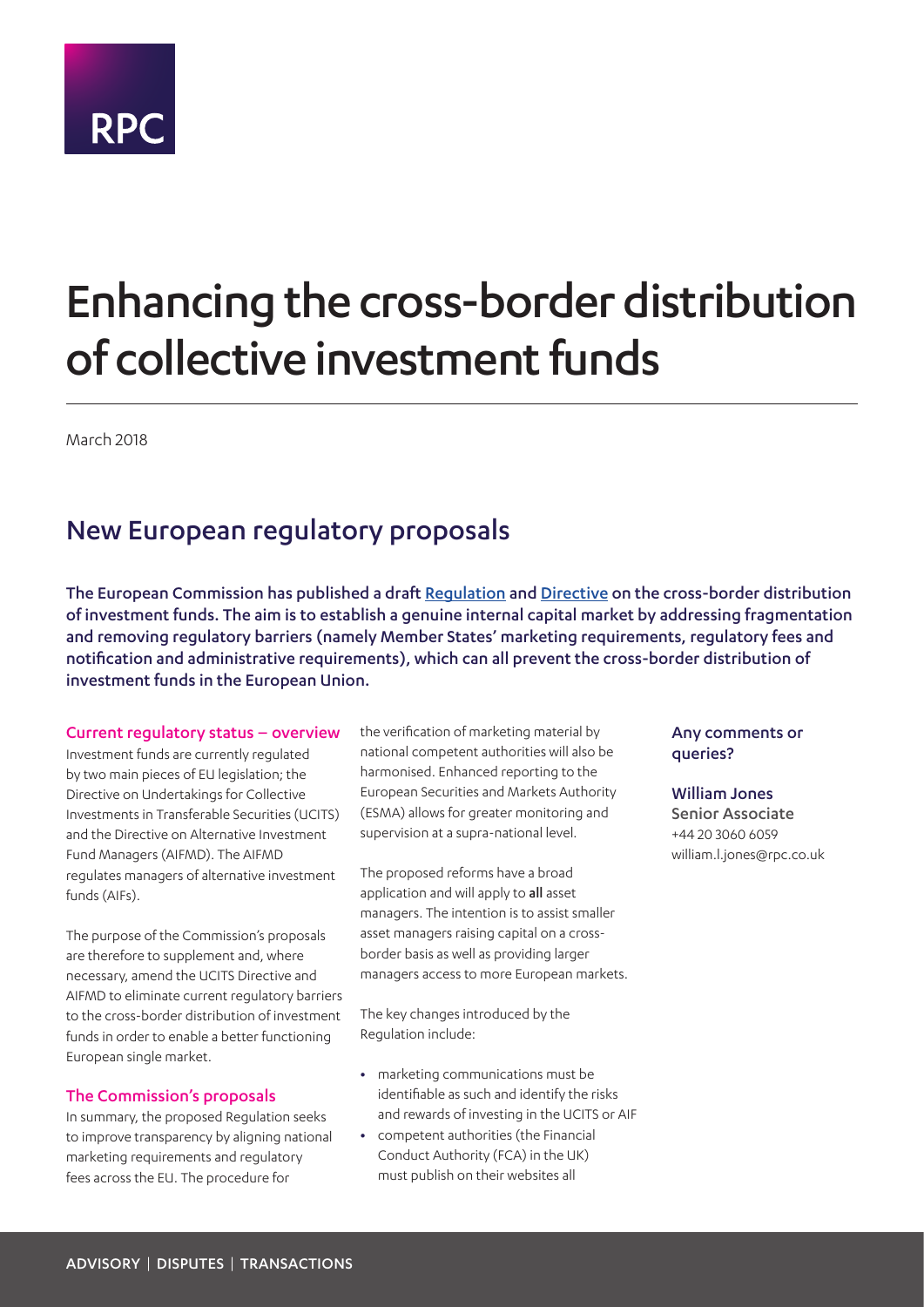applicable national laws, regulations and administrative provisions governing the marketing of UCITS and AIFs. ESMA will collate and maintain a dedicated central database containing this information

- **•** fees or charges imposed by competent authorities in relation to the marketing of UCITS or AIFs must be proportionate to the supervisory tasks carried out by the competent authority
- **•** ESMA will publish and maintain a centralised database of all managers of AIFs (AIFM), UCITS management companies, AIFs and UCITS, and
- **•** the Regulation amends the EuVECA Regulation<sup>[1](#page-1-0)</sup> and the EuSEF Regulation<sup>[2](#page-1-1)</sup> to allow managers registered under these to assess investor appetite for investment opportunities through the introduction of a defined concept of pre-marketing (discussed further below).

The proposed Directive, which accompanies the Regulation, amends the AIFMD and introduces the following key changes:

- **•** a new concept of pre-marketing of AIFs by an AIFM, which permits an AIFM to test an investment idea or investment strategy with professional investors. However, the AIFM may not promote or market an established AIF without notification to the competent authority
- **•** an AIFM may only notify a competent authority of the cessation of marketing of an AIF in certain limited circumstances, and
- **•** to the extent the AIF may be marketed to retail investors in a given Member State, the AIFM is required to make facilities available to retail investors to facilitate situations such as subscriptions, payments and redemptions of units to ensure the consistent treatment of retail investors.

#### Initial industry reactions to the Commission's proposals

Industry trade bodies have not welcomed the proposals. The European Fund and Asset Management Association (EFAMA) has [warned](http://www.efama.org/Pages/Submitted%20after%202018-03-12T16%2022%2007/EFAMA-warns-a-legislative-proposal-can-be-additional-barrier-to-cross-border-fund-distribution.aspx) that the proposals can act as

an additional barrier rather than facilitating cross border fund distribution by imposing an additional layer of regulatory requirements.

ICI Global also views the reforms as falling short of removing barriers to cross-border distribution of investment funds. Their initial response to the Commission's proposal can be found [here](https://www.iciglobal.org/iciglobal/news/news/ci.18_news_icig_ec_crossborder.global). Specifically, ICI Global will seek to engage with the Commission to "improve the proposal with regard to the pre-marketing regime, creation of a pan-EU private placement regime, and required notifications for cross-border fund marketing".

### Focus on marketing and the introduction of pre-marketing in the context of AIFMD

The background to the proposed amendments to the marketing provisions in the AIFMD are characterised by divergent implementation of the marketing rules in different member states. Such variations in implementation create barriers to the crossborder distribution of funds.

#### Marketing – the FCA's current stance

The FCA has previously pointed out that neither the Commission nor ESMA has so far provided guidance on the meaning of "marketing" in the context of AIFMD. The FCA has given [guidance](https://www.handbook.fca.org.uk/handbook/PERG/8/37.html) on the meaning and has concluded that the view of the FCA is, in summary, any communication with a potential investor relating to draft documentation does not constitute marketing. Further, before a fund manager can apply for a marketing permission, the fund documentation must be in materially final form. The FCA acknowledges in its guidance that other EEA States may form a different interpretation of what constitutes marketing.

The consequence of the FCA's stance is that negotiating the fund documentation (for example in the context of closed ended private equity funds, the limited partnership agreement and any side letter) with investors is all conducted prior to the marketing of the fund. The marketing takes place when the

- <span id="page-1-0"></span>1. Regulation (EU) No 345/2013 on European venture capital funds.
- <span id="page-1-1"></span>2. Regulation (EU) No 346/2013 on European social entrepreneurship funds.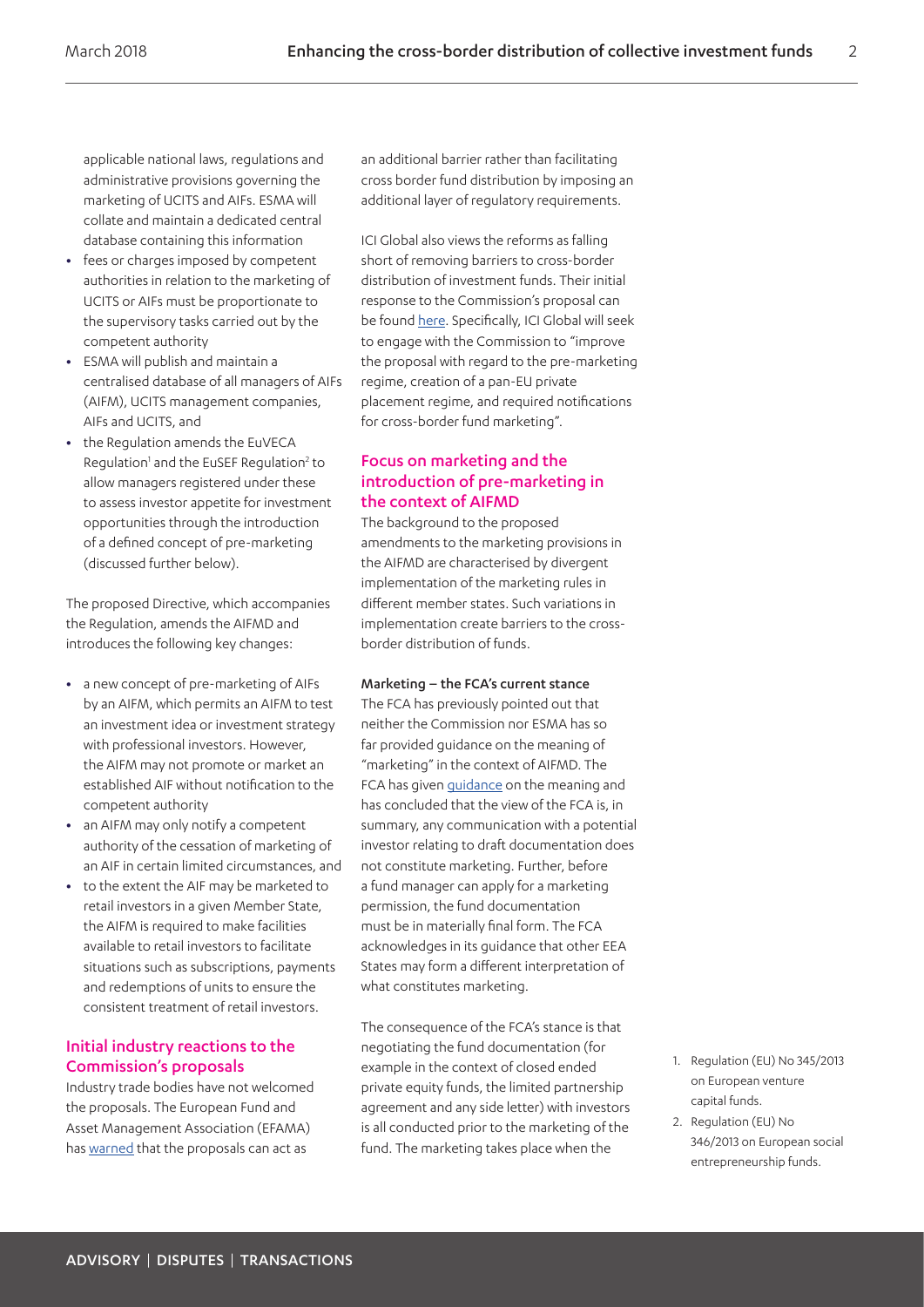documents are in materially final form and manager has had its application to market the AIF approved by the  $FCA<sup>3</sup>$ .

To date, the UK fund management industry has welcomed the FCA's pragmatic approach to marketing for the purposes of AIFMD.

#### The Commission's new approach to pre-marketing

In its proposed Directive, the Commission correctly identifies that divergent regulatory and supervisory approaches concerning the cross-border distribution of AIFs cause market fragmentation and barriers to cross-border marketing and access to AIFs.

To address these concerns, the Directive introduces a novel concept of "pre-marketing["4](#page-2-1) to the AIFMD landscape and amends the AIFMD to set out the conditions for an EEA fund manager to be permitted to conduct pre-marketing activities in the EEA.

Pre-marketing is defined as the direct or indirect provision of information in investment strategies or investment ideas by an AIFM or on its behalf to professional investors domiciled or registered in the EEA in order to test their interest in an AIF which is not yet established.

Managers may engage in pre-marketing except in circumstances where the proposal:

- **•** relates to an established AIF
- **•** contains reference to an established AIF
- **•** enables investors to commit to acquiring units or shares in a particular AIF, or
- **•** amounts to a prospectus, constitutional documents of a not-yet-established AIF, offering documents, subscription forms or similar documents whether in a draft or a final form allowing investors to take an investment decision.

There is no obligation on an AIFM to notify the competent authority of pre-marketing activities. However, subscription by professional investors in an AIF established following the pre-marketing or in an AIF managed or marketed by an EU AIFM that had engaged in pre-marketing of a not-yetestablished AIF with similar features shall be "considered the result of marketing" and would therefore require approval by the competent authority.

#### Reverse solicitation

It is worth noting that reverse solicitation (which should always be treated with care by managers) is not affected by the Commission's proposals. True reverse solicitation is not caught by the AIFMD and there is no requirement for an application to the competent authority. However, it should also be noted that reverse solicitation is (to some extent) subject to the same definitionrelated issues as marketing; different national regulators consider different scenarios to fall within the ambit of reverse solicitation. Nevertheless, the proposed reforms may cause managers to turn to reverse solicitation where they would previously have been more willing to seek a marketing approval from the competent authority thereby harming the Commission's ambitions to remove barriers and create a genuine internal capital markets union.

#### Concluding remarks

The Commission's efforts to remove barriers to cross-border fund distribution are laudable. However, we note the short time-frame for implementation as the Commission's intention is to have the legislation in force before the European Parliament elections in May 2019. Accordingly, the Commission deadline for responses to the proposed legislation is 7 May 2018.

The proposals for a new ESMA database are a welcome addition and should enable ESMA to conduct a greater degree of compliance supervision and oversight. Clearly much of the detail concerning implementation, the reporting obligations between competent authorities and ESMA and issues around the enforcement of reporting requirements remain to be determined but the general

- <span id="page-2-0"></span>3. Art 31 AIFMD, Directive 2011/61/ EU.
- <span id="page-2-1"></span>4. Art 2 of the proposed Directive amends the AIFMD by introducing a definition of "pre-marketing" and new Art 30(a) – "Conditions for premarketing in the Union by an EU AIFM".

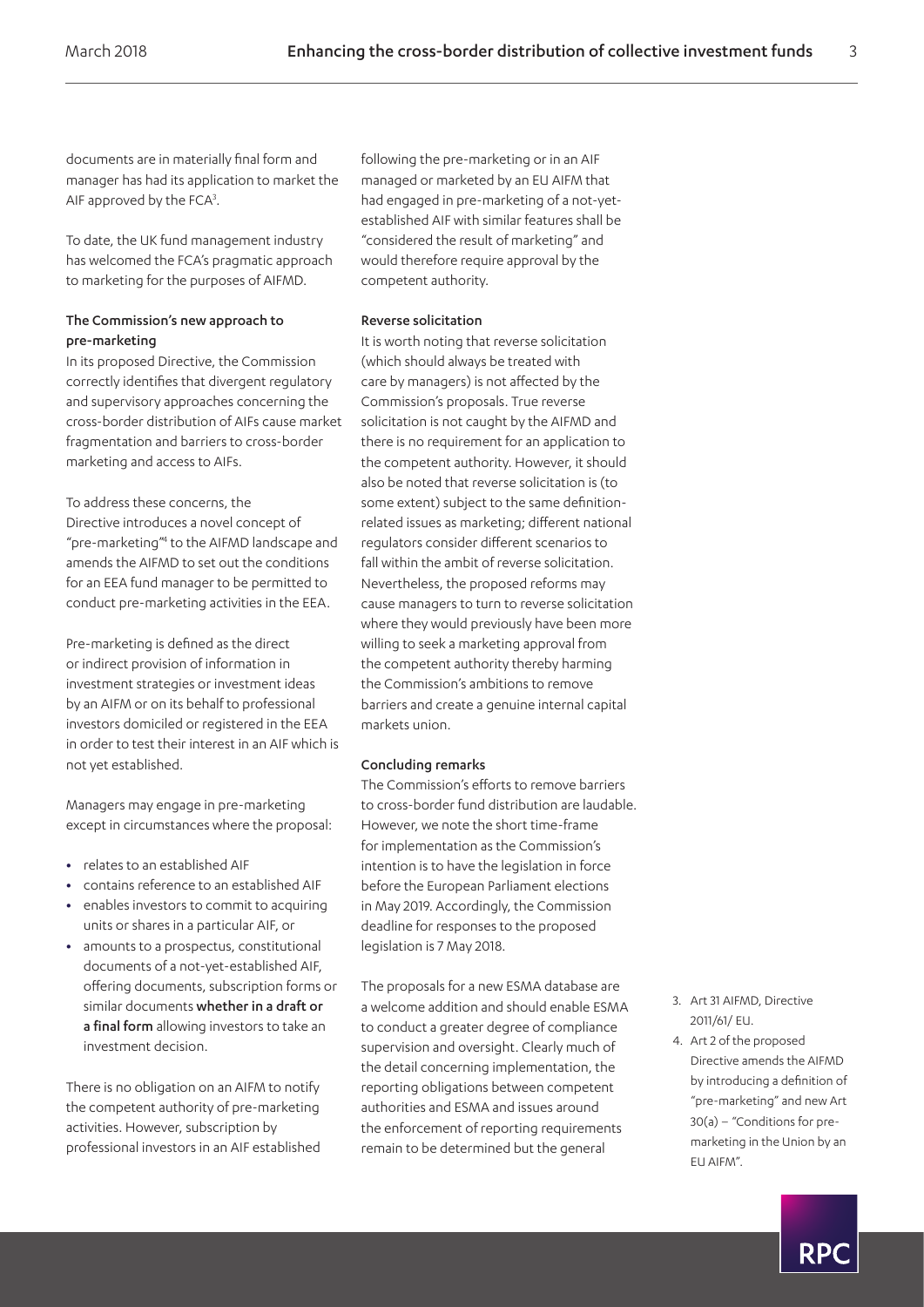approach should assist the removal of barriers to cross-border distribution. Consistency of information across Europe will be key to ensuring a genuine internal capital markets union.

Fees and charges needing to be proportional to the oversight offered are a welcome addition as is the requirement that marketing documentation accurately identifies the risks and rewards of the proposed investment.

The reverse solicitation rules, which so many managers rely on, will not be affected by the proposed reforms. Perhaps the Commission should have taken the opportunity to clarify the scope of reverse solicitation. Then again, perhaps had it done so it would have been at odds with some less restrictive regimes.

The FCA's current pragmatic approach as to when a manager must seek a marketing notification, which some might already regard as an "outlier", and even the interpretation taken by certain other European competent authorities, may need to be re-assessed in light of the Commission's proposals. On balance, however, clarification of the grey areas surrounding pre-marketing and a manager's initial discussions and even negotiations with potential investors should be regarded as a step in the right direction.